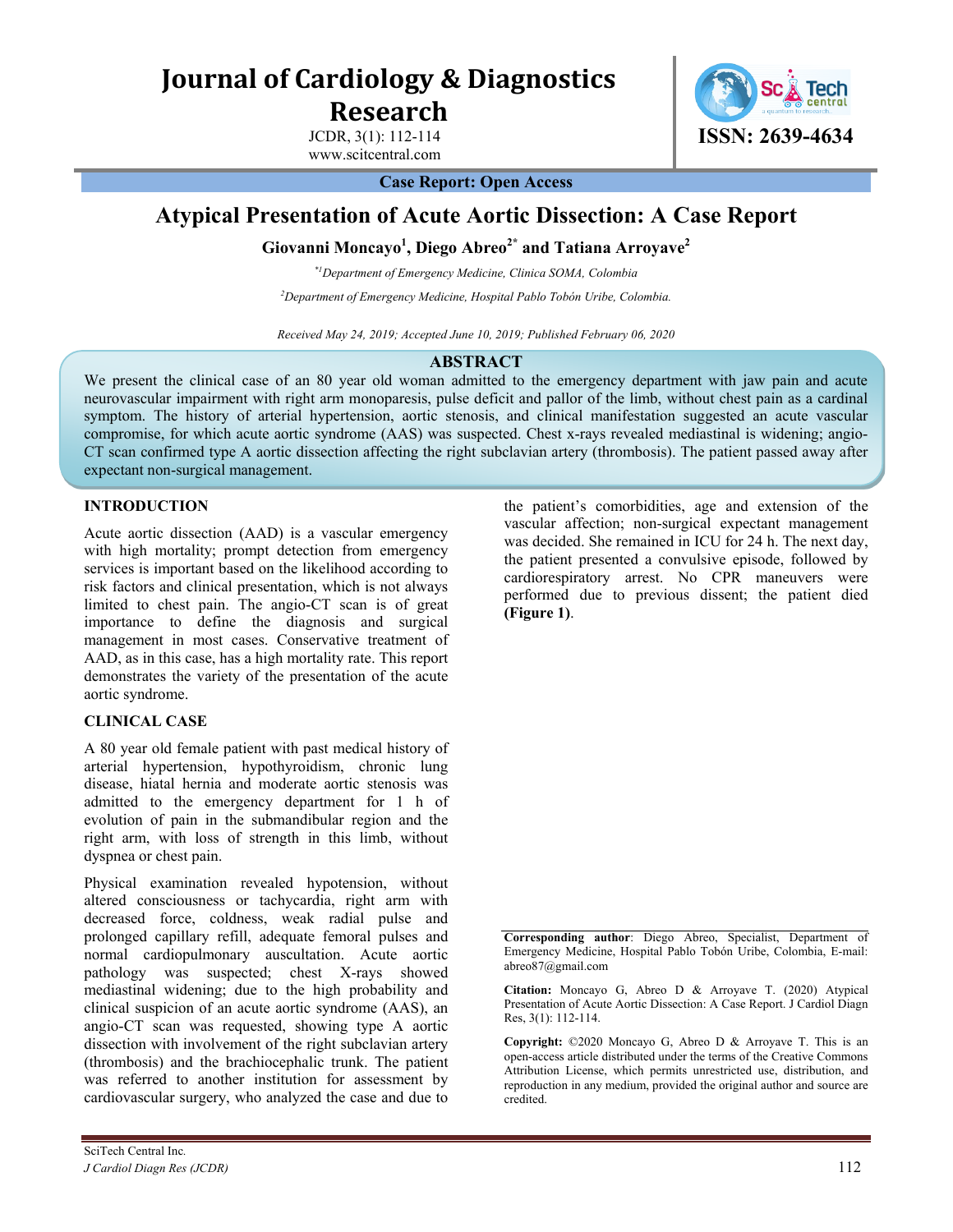

**Figure 1.** Angio-CT scan.

*Type A aortic dissection that extends to the right brachiocephalic trunk. Thrombosis of the right subclavian artery. Evidence of atherosclerosis, hiatal hernia, simple hepatic cysts, fatty liver, right renal cyst with calcified walls and simple cyst in the left kidney*

#### **DISCUSSION AND CONCLUSION**

Acute aortic syndrome (AAS) encompasses aortic dissection (AD), intramural hematoma and aortic ulcer, the former being the most prevalent, up to 80% [1,2]. It may also be due to traumatic causes, constituting the second cause of mortality in about 80% of the subjects [3,4]. The dissection can be classified into two groups: Stanford type A and B, with the first one involving the ascending aorta, and the second one confined to the descending part; and the DeBakey classification with type 1 that involves the entire extension of the aorta, type 2 the ascending portion and type 3 is limited to the descending aorta [5].

The most known risk factors for the appearance of this condition are atherosclerosis, smoking, dyslipidemia, cardiac surgery, autoimmunity, connective tissue disease, cardiovascular family history, valvulopathy and in more than 70%, arterial hypertension [6].

In the IRAD study (International Registry of Acute Aortic Dissection) conducted in 12 reference centers, it was observed that the clinical presentation of patients with AD is protean, evidencing that chest pain occurs in 72.2% of patients [7]; for Spanish surveys such as RESA, this symptom presented in 95.9% [1]; the sudden onset of symptoms occurred in 95.5%, back pain 53%, abdominal pain 29% and syncope (14% in RESA and 9.4% in IRAD studies). Recent publications describe increased neurological manifestations with respect to previous studies: 17% are limb motor deficits, being these manifestations more persistent in type A dissection [6].

The most frequent clinical findings in the IRAD study were the presence of aortic murmur (31.6%) and pulse deficit in 15% of the cases. In the present report, the patient was diagnosed under neurological findings; according to the literature, this type of manifestations correspond to less than 10% of the cases, including: syncope, coma, dysphonia, spinal cord injury or cerebrovascular accident [7], most of these are transient (in 15-40% of the cases) and explained by four physio-pathological mechanisms: poor perfusion, hypotension, distal thromboembolism and compression of peripheral nerves [5]. The ischemic neuropathy of the limbs secondary to poor perfusion is mainly due to subclavian and femoral involvement in up to 10% [5]. For European publications, the neurological deficit occurs in the same proportion but includes 8% of patients who present with pain in one limb [1,5].

The diagnosis of the SAA proposed by AHA in 2010 [8] is based initially on the pre-test probability according to the risk factors, the characteristics of the pain, and the clinical examination; the presence of two or more of these factors constitute a high probability, being necessary an imaging request; they initially recommend transthoracic echocardiography followed by an angio-CT scan. Patients with low probability require additional studies such as chest